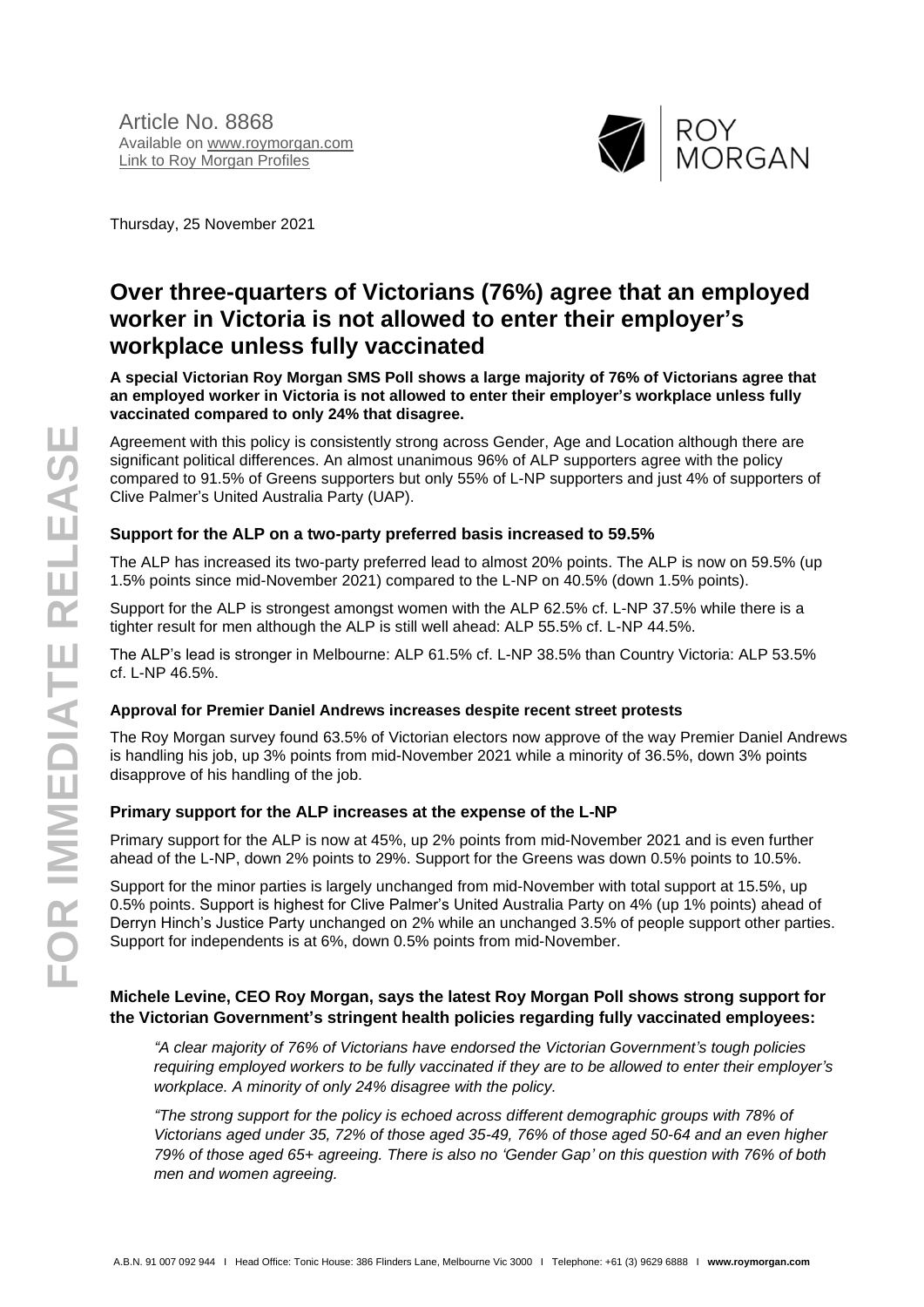*"However, there are significant differences based on party support. A near unanimous 96% of ALP supporters agree with the policy and almost as many Greens supporters (91.5%), however from there support drops off significantly.*

*"Only 55% of L-NP supporters agree employees must be fully vaccinated to enter their employer's place of work and just 4% of the supporters of the Clive Palmer's United Australia Party agree.*

*"There is more good news for Premier Daniel Andrews and the ALP Government with the approval rating for Premier Andrews increasing over the last two weeks – up 3% points to 63.5%, and the two-party preferred result also moving further in the ALP's favour. The Victorian ALP now leads the L-NP by nearly 20% points on two-party preferred basis: ALP 59.5% cf. L-NP 40.5%.*

*"The Victorian State Election is due in the corresponding week in exactly one year and these latest results show that the Andrews Government is the firm favourite to be elected to a third term in office while Opposition Leader Matthew Guy and the Liberal Party have a lot of ground to make up."*

This special Roy Morgan SMS survey was conducted with a Victoria-wide cross-section of 1,335 Victorians aged 18+ conducted on Wednesday November 24, 2021 including 1,105 Victorian electors.

**For further comment or more information contact:**

**Michele Levine 0411 129 093 or Gary Morgan 0411 129 094 or email** [askroymorgan@roymorgan.com](mailto:askroymorgan@roymorgan.com).

#### **Question 1:**

**If a State Election for Victoria were being held today, which party would receive your first preference?" Victorian Primary Voting Intention. By Gender & Region**

|                      |                                    |                    |                    | Victorian Electors 18+ |                               |                        |                | Gender         | Region           |                                |
|----------------------|------------------------------------|--------------------|--------------------|------------------------|-------------------------------|------------------------|----------------|----------------|------------------|--------------------------------|
| <b>PRIMARY</b>       | <b>2018 Vic</b><br><b>Election</b> | <b>Sep</b><br>2020 | Oct<br><u>2020</u> | <b>Nov</b><br>2020     | <b>Nov 11,</b><br><u>2021</u> | <b>Nov 24,</b><br>2021 | <b>Men</b>     | Women          | <b>Melbourne</b> | <b>Country</b><br><b>Areas</b> |
| <b>VOTE</b>          | %                                  | $\%$               | %                  | $\%$                   | $\frac{0}{0}$                 | $\%$                   | %              | %              | $\%$             | $\%$                           |
| <b>ALP</b>           | 42.9                               | 39                 | 40                 | 45                     | 43                            | 45                     | 42             | 47             | 46.5             | 41                             |
| Liberal              | 30.4                               | 37                 | 36                 | 30.5                   | 28                            | 27                     | 32             | 22.5           | 27               | 27                             |
| National             | 4.8                                | 2.5                | 4                  | 4                      | 3                             | $\overline{2}$         | 2              | 2              | 0.5              | 5.5                            |
| L-NP                 | 35.2                               | 39.5               | 40                 | 34.5                   | 31                            | 29                     | 34             | 24.5           | 27.5             | 32.5                           |
| Greens               | 10.7                               | 10                 | 9                  | 11                     | 11                            | 10.5                   | 9.5            | 11.5           | 12.5             | 6                              |
| <b>Total Others</b>  | 10.2                               | 11.5               | 11                 | 9.5                    | 15                            | 15.5                   | 14.5           | 17             | 13.5             | 20.5                           |
| <b>UAP</b>           | n/a                                | n/a                | n/a                | n/a                    | 3                             | 4                      | 4.5            | 4              | $\overline{4}$   | 4.5                            |
| <b>Justice Party</b> | n/a                                | n/a                | n/a                | n/a                    | 2                             | $\overline{2}$         | $\overline{2}$ | $\overline{2}$ | 1.5              | 3                              |
| <b>Others</b>        | 5.1                                | 6                  | 6                  | 5                      | 3.5                           | 3.5                    | 2.5            | 5              | 3                | 5                              |
| Ind.                 | 6.1                                | 5.5                | 5                  | 4.5                    | 6.5                           | 6                      | 5.5            | 6              | 5                | 8                              |
| <b>TOTAL</b>         | 100                                | 100                | 100                | 100                    | 100                           | 100                    | 100            | 100            | 100              | 100                            |

## **Victorian Two-Party Preferred Voting Intention. By Gender & Region**

|              |                                    |                    | Victorian Electors 18+ |                    |                        |                        |            | Gender | Region           |                         |
|--------------|------------------------------------|--------------------|------------------------|--------------------|------------------------|------------------------|------------|--------|------------------|-------------------------|
|              | <b>2018 Vic</b><br><b>Election</b> | Sep<br><u>2020</u> | Oct<br>2020            | <b>Nov</b><br>2020 | <b>Nov 11.</b><br>2021 | <b>Nov 24.</b><br>2021 | <u>Men</u> | Women  | <b>Melbourne</b> | Country<br><b>Areas</b> |
| 2PP          | %                                  | %                  | %                      | %                  | %                      | %                      | %          | %      | %                | %                       |
| <b>ALP</b>   | 57.3                               | 51.5               | 51.5                   | 58.5               | 58                     | 59.5                   | 55.5       | 62.5   | 61.5             | 53.5                    |
| L-NP         | 42.7                               | 48.5               | 48.5                   | 41.5               | 42                     | 40.5                   | 44.5       | 37.5   | 38.5             | 46.5                    |
| <b>TOTAL</b> | 100                                | 100                | 100                    | 100                | 100                    | 100                    | 100        | 100    | 100              | 100                     |

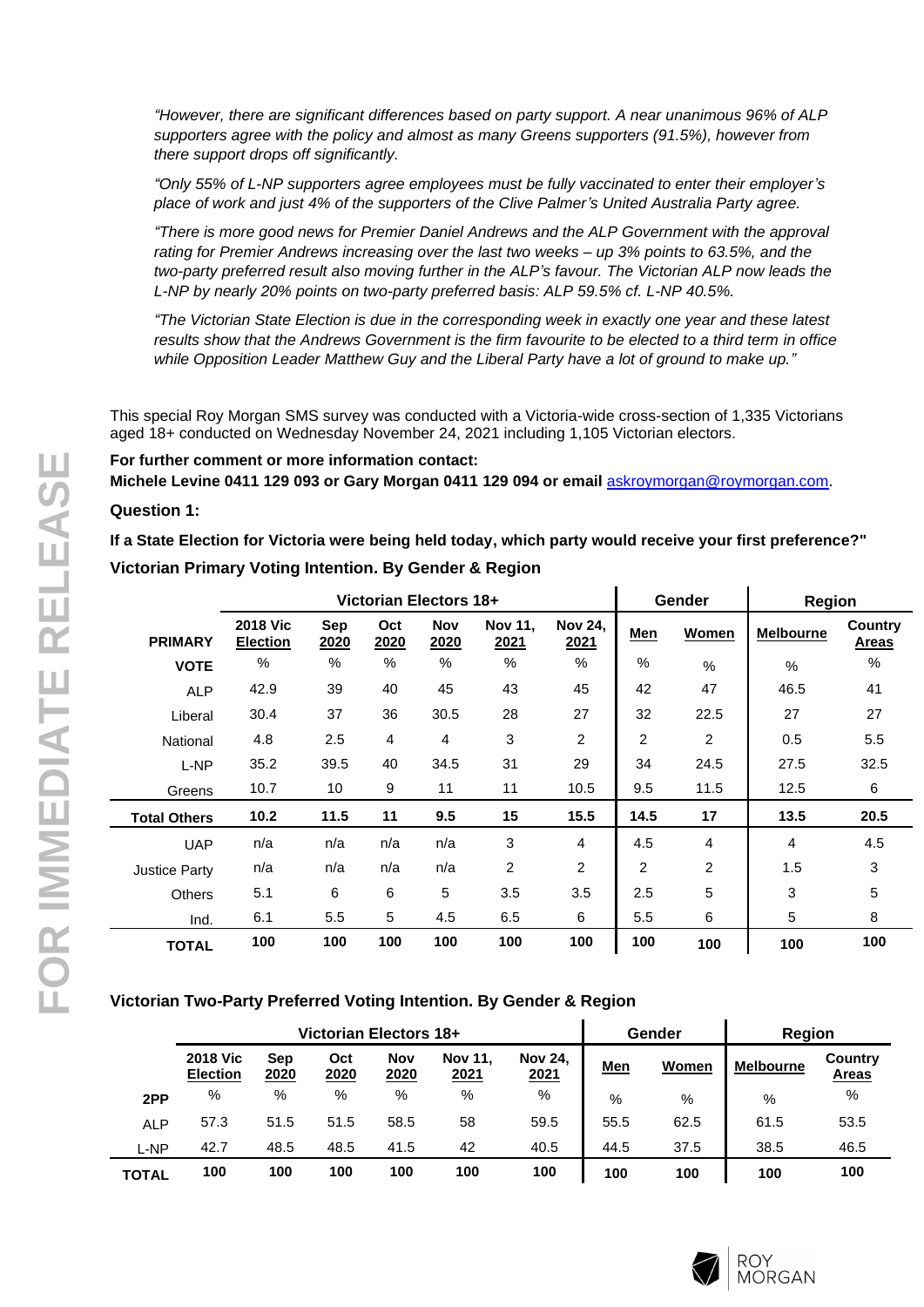#### **Question 2:**

#### **Do you APPROVE or DISAPPROVE of the way Mr. Daniel Andrews is handling his job as Premier of Victoria? By Gender & Age**

|                   |                  | Victorians 18+     |             | Gender             |                        | Age                    |            |       |                    |       |           |       |
|-------------------|------------------|--------------------|-------------|--------------------|------------------------|------------------------|------------|-------|--------------------|-------|-----------|-------|
|                   | Sep 8-9,<br>2020 | Sep 28-29.<br>2020 | Oct<br>2020 | <b>Nov</b><br>2020 | <b>Nov 11.</b><br>2021 | <b>Nov 24,</b><br>2021 | <u>Men</u> | Women | <b>Under</b><br>35 | 35-49 | $50 - 64$ | $65+$ |
|                   | %                | %                  | %           | %                  | %                      | %                      | %          | %     | $\%$               | %     | %         | %     |
| Approve           | 70               | 61                 | 59          | 71                 | 60.5                   | 63.5                   | 59         | 67.5  | 71.5               | 60    | 62.5      | 57.5  |
| <b>Disapprove</b> | 30               | 39                 | 41          | 29                 | 39.5                   | 36.5                   | 41         | 32.5  | 28.5               | 40    | 37.5      | 42.5  |
| <b>TOTAL</b>      | 100              | 100                | 100         | 100                | 100                    | 100                    | 100        | 100   | 100                | 100   | 100       | 100   |

## **By Melbourne & Country Victoria**

|              | <b>Victorians</b><br>$18+$ | <b>Melbourne</b> | <b>Country Victoria</b> |
|--------------|----------------------------|------------------|-------------------------|
|              | %                          | %                | %                       |
| Approve      | 63.5                       | 65.5             | 57                      |
| Disapprove   | 36.5                       | 34.5             | 43                      |
| <b>TOTAL</b> | 100                        | 100              | 100                     |

## **By State Vote**

|              |                                     | <b>Party Vote</b> |             |               |                        |                           |            |           |  |  |  |
|--------------|-------------------------------------|-------------------|-------------|---------------|------------------------|---------------------------|------------|-----------|--|--|--|
|              | <b>Victorian</b><br><b>Electors</b> | <b>ALP</b>        | <b>L-NP</b> | <b>Greens</b> | <b>UAP</b><br>(Palmer) | <b>Justice</b><br>(Hinch) | Ind/Others | Can't say |  |  |  |
|              | %                                   | %                 | %           | %             | %                      | %                         | %          | %         |  |  |  |
| Approve      | 63.5                                | 96.5              | 12          | 87.5          | 2.5                    | 34                        | 44.5       | 57        |  |  |  |
| Disapprove   | 36.5                                | 3.5               | 88          | 12.5          | 97.5                   | 66                        | 55.5       | 43        |  |  |  |
| <b>TOTAL</b> | 100                                 | 100               | 100         | 100           | 100                    | 100                       | 100        | 100       |  |  |  |